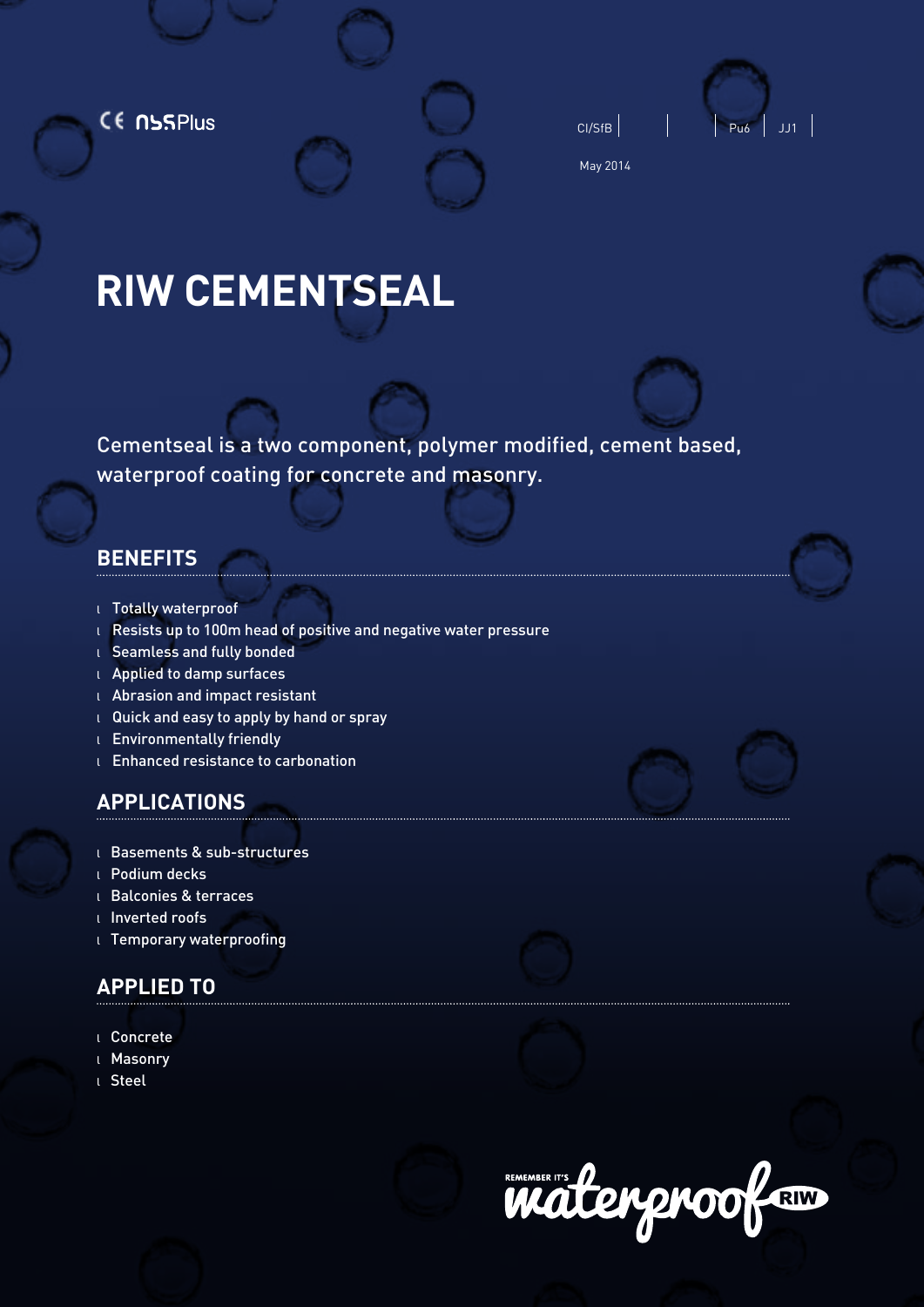# **RIW Cementseal**

## **TYPICAL USES**

Cementseal is used to prevent water ingress into basements, cellars and other below ground structures. The product is suitable for use on exposed or inverted roofing and for podium waterproofing. It can also used for temporary waterproofing in new construction, to protect from water ingress in order to allow finishing trades to access areas underneath in fast track construction.

The product when mixed exhibits a good degree of thixotropy to enable ease of application by brush or spray techniques to give an even finish with no sagging even in vertical situations. It hydrates to form a durable, highly alkaline, tough and durable coating which not only protects the concrete, or other substrates, from water penetration and carbon dioxide diffusion.

## **DURABILITY**

Subject to normal conditions of use, Cementseal will provide an effective barrier to the transmission of liquid water for the life of the structure.

## **SPECIFICATION**

J10 – Cementitious mortar tanking/damp proofing in accordance with NBS Clauses.

## **INDEPENDENT AUTHORITY**



## **PERFORMANCE & COMPOSITION**

| Density                                                                                  | 1900 kg/m <sup>3</sup>                                                                  |
|------------------------------------------------------------------------------------------|-----------------------------------------------------------------------------------------|
| Application thickness:<br>Soffits & vertical<br><b>Floors</b><br>Temporary waterproofing | 2mm; applied in 2 coats<br>2mm; applied in 1 coat<br>1mm; applied in 1 coat             |
| Compressive strength:<br>1 day<br>7 days<br>28 days                                      | $3 - 7$ N/mm <sup>2</sup><br>$20 - 30$ N/mm <sup>2</sup><br>$40 - 45$ N/mm <sup>2</sup> |
| Waterproofing                                                                            | Resists 10 bar pressure                                                                 |
| Application temperature                                                                  | $5 - 35^{\circ}$ C                                                                      |
| Working life                                                                             | 30 minutes at 20°C                                                                      |
| Overcoating time                                                                         | 30 minutes to 24 hours                                                                  |

The above performance figures are typical values and should not be considered a product specification.

## **ANCILLARY PRODUCTS**

RIW produce a range of ancillary products for use with Cementseal which include:

RIW Cementseal Primer – a 'primer' for use on all horizontal and porous surfaces. May also be used as a curing membrane.

RIW Cementfill FC – a waterproof fairing coat and repair mortar for filling minor holes, voids and defects.

RIW Cementfill HB – a waterproof high build repair mortar for profiling and providing fillets.

RIW Cementfill WP – a rapid setting waterproof mortar plugging and sealing compound for arresting water ingress.

RIW Cementjoint – a flexible waterproof composite tape, for embedding in Cementseal to reinforce joints, etc.

## **CONSTRUCTION**

#### IMPORTANT NOTES

- 1. Existing substrates and structural elements should be assessed for suitability to withstand any increase in applied loads from water pressure.
- 2. Apply only to clean, sound substrates which should be saturated but surface-dry and free of back water pressure.
- 3. Care should be taken when curing in hot, sunny or windy conditions.
- 4. Cementseal is not a decorative finish and may temporarily discolour until uniformly weathered.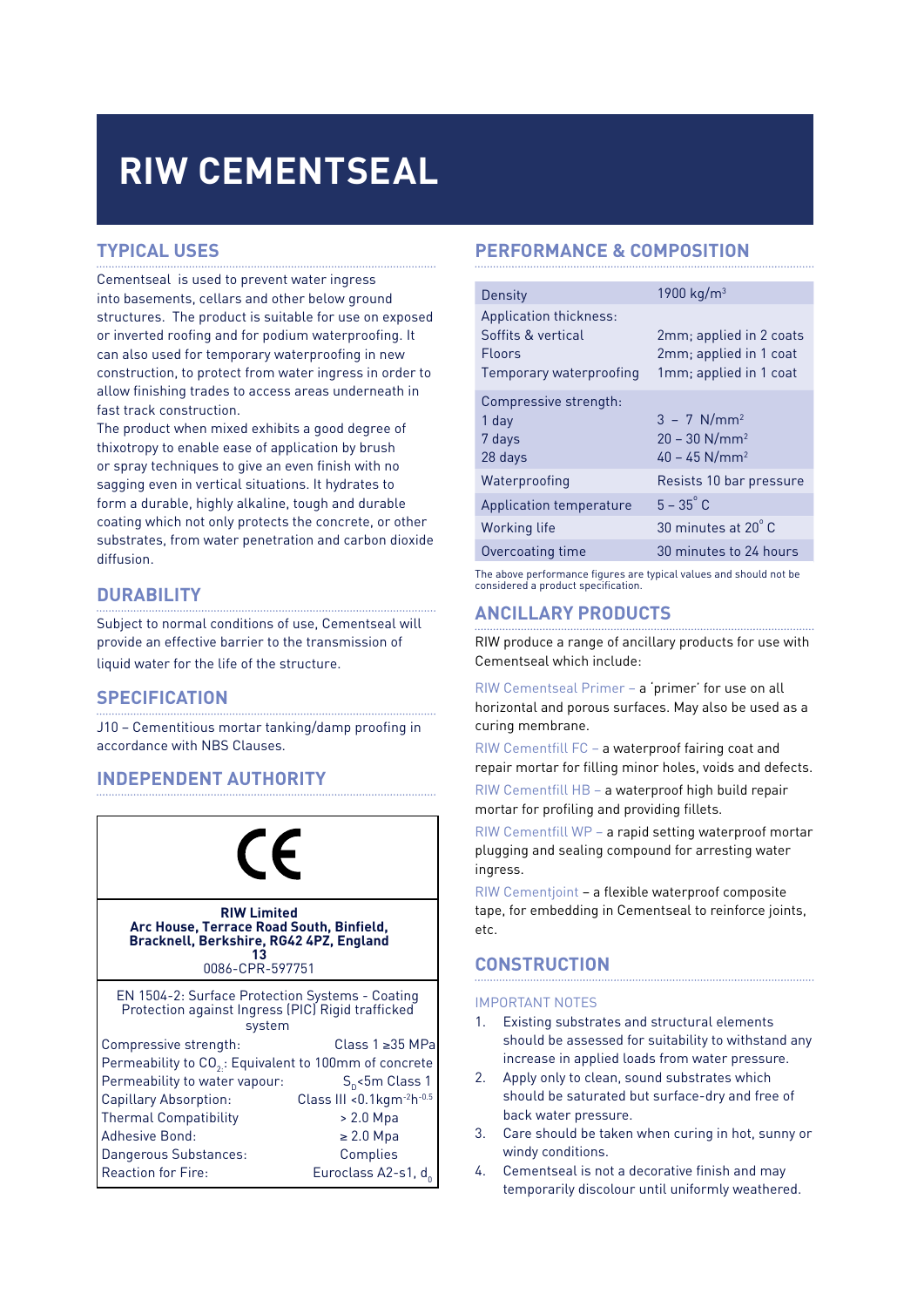#### GENERAL

All construction should conform to the Building Regulations, Codes of Practices and British Standards in current use at the time the building is being constructed. In particular it is recommended that reference is made to BS 8102: 2009.

#### **PREPARATION**

All surfaces: The areas to be treated must be free from all loose and unsound material ie: dust, oil, grease, corrosion by-products and organic growth. Roughen smooth surfaces. The prepared substrate should be thoroughly soaked with clean water, until uniformly saturated, without standing water.

Internal corners should be eased with Cementfill HB as a continuous 'fillet' (minimum 25 x 25mm), prior to application of Cementseal.

Any sharp edges, ledges, holes, etc. are to be smoothed or filled as required, using Cementfill FC or Cementfill HB to suit.

Cementseal Primer should be first used on all horizontal and porous surfaces, as necessary; see separate data sheet.

Existing Surfaces: All existing finishes must be completely removed back to the structure.

The entire substrate should then be pressure washed. This method is also the best way to saturate the surfaces, and remove soil, dust and any other loose debris from the existing wall.

Mortar joints should be checked to ensure they provide a sound a substrate, onto which the main cementbased coating can be applied.

Defective mortar joints should be raked out, and repointed using Cementfill HB.

Damaged brickwork, etc, should be repaired as necessary ; the area may be 'dubbed out' if required, or deep repairs, made using Cementfill HB. If necessary, a smoothing coat of Cementfill FC may be applied.

Masonry surfaces: Should be sound with joints flush pointed or 'bagged out', with Cementfill FC before the Cementseal is applied.

Concrete surfaces: The strength of the concrete sub base must be a minimum of 20N/mm<sup>2</sup>.

All surface laitance should be removed, preferably using wet grit, power washing techniques or other equivalent approved methods.

Damaged areas should be repaired as necessary, using Cementfill HB if appropriate.

#### MIXING

Shake bottle thoroughly, and pour into the tub supplied. Slowly add the powder, and mix for a minimum of 5 minutes until homogeneous.

The modules must be mechanically mixed using a slow speed drill and paddle, specially designed to entrap as little air as possible. A normal concrete mixer is not suitable.

The product is supplied in pre-measured packs and full units should be mixed wherever possible.



## **Internal Tanking**



### **Roof/Balcony Detail. (Floor similar)**

However, for smaller areas of application, part packs can be mixed using an initial ratio of approximately 3.5 volumes of powder to 1 volume of liquid, which should be adjusted to give the desired consistency.